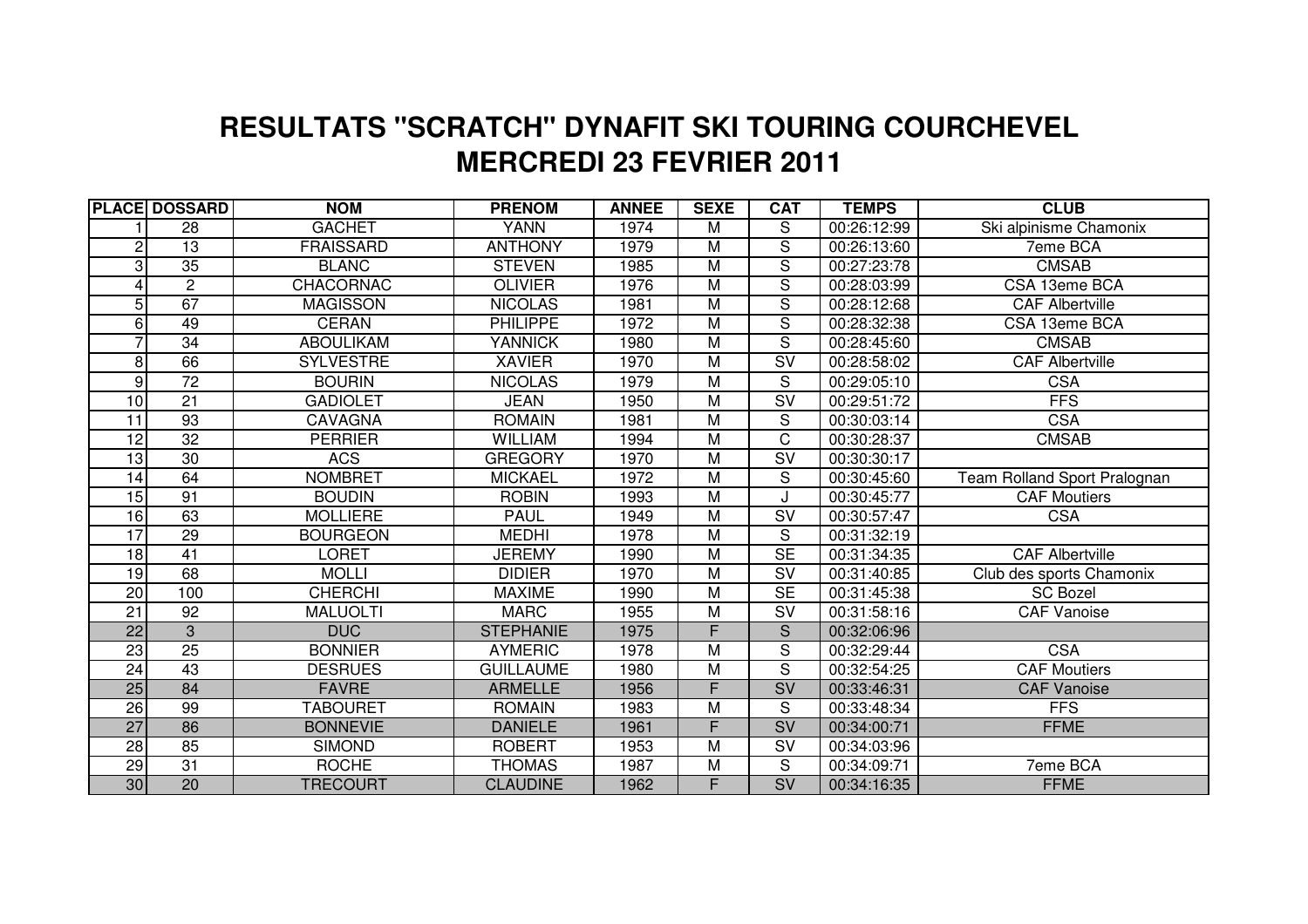| 31              | $\overline{11}$ | <b>CURTET</b>      | <b>JEAN BAPTISTE</b> | 1988 | $\overline{M}$          | <b>SE</b>                         | 00:34:24:82 |                             |
|-----------------|-----------------|--------------------|----------------------|------|-------------------------|-----------------------------------|-------------|-----------------------------|
| $\overline{32}$ | 39              | <b>COLLOMBET</b>   | <b>CHRISTIAN</b>     | 1965 | $\overline{\mathsf{M}}$ | $\overline{\mathsf{sv}}$          | 00:34:58:21 | <b>7eme BCA</b>             |
| 33              | 81              | <b>CORTEGGIANI</b> | <b>JEAN THOMAS</b>   | 1966 | $\overline{\mathsf{M}}$ | SV                                | 00:35:01:70 | CSA 13eme BCA               |
| 34              | 10              | <b>ZANAROLI</b>    | <b>ANTOINE</b>       | 1995 | $\overline{\mathsf{M}}$ | $\overline{C}$                    | 00:35:13:98 | <b>CAF</b>                  |
| 35              | $\overline{48}$ | <b>DUPERIER</b>    | <b>BERTRAND</b>      | 1984 | $\overline{M}$          | $\mathsf S$                       | 00:35:33:01 | Etoile sportive du Cornet   |
| 36              | $\overline{7}$  | <b>SABIN</b>       | <b>CHRISTOPHE</b>    | 1978 | $\overline{\mathsf{M}}$ | $\overline{\mathsf{s}}$           | 00:35:50:14 | <b>CAF Moutiers</b>         |
| $\overline{37}$ | $\overline{97}$ | <b>BERARD</b>      | <b>JACQUES</b>       | 1964 | M                       | $\overline{\mathsf{S}}\mathsf{V}$ | 00:36:04:49 |                             |
| 38              | 78              | <b>GACHET</b>      | <b>CHRISTINE</b>     | 1971 | F.                      | SV                                | 00:36:24:97 | <b>CAF Vanoise</b>          |
| 39              | 55              | <b>COMBEROUSSE</b> | <b>JEAN</b>          | 1945 | $\overline{\mathsf{M}}$ | $\overline{\mathsf{sv}}$          | 00:36:39:40 | CAF Lyon                    |
| 40              | 57              | <b>COLLETER</b>    | <b>THOMAS</b>        | 1974 | $\overline{M}$          | $\overline{\mathsf{s}}$           | 00:37:12:60 | CSA 13eme BCA               |
| $\overline{41}$ | $\overline{40}$ | <b>REGOTTAZ</b>    | <b>PHILIPPE</b>      | 1973 | $\overline{M}$          | $\overline{\mathsf{s}}$           | 00:37:30:27 |                             |
| 42              | 65              | <b>ROCHOY</b>      | <b>PATRICE</b>       | 1989 | M                       | <b>SE</b>                         | 00:37:45:99 |                             |
| 43              | $\overline{27}$ | <b>CHEDAL</b>      | <b>JEAN LUC</b>      | 1968 | M                       | $\overline{\mathsf{SV}}$          | 00:37:51:82 | <b>ACDC</b>                 |
| 44              | 59              | AH-SON             | <b>JEAN FRANCOIS</b> | 1982 | M                       | $\overline{S}$                    | 00:39:26:19 | 7eme BCA                    |
| 45              | 75              | LEGERR             | <b>JEAN LOUIS</b>    | 1948 | $\overline{M}$          | SV                                | 00:40:03:48 |                             |
| 46              | $\overline{23}$ | <b>DOIX</b>        | <b>PHILIPPE</b>      | 1947 | $\overline{M}$          | $\overline{\mathsf{S}}\mathsf{V}$ | 00:40:32:92 |                             |
| 47              | 16              | <b>KLIPFEL</b>     | <b>JULIETTE</b>      | 1995 | F                       | $\mathsf C$                       | 00:43:13:17 | <b>CAF</b>                  |
| 48              | 45              | <b>BLANC</b>       | <b>JULIE</b>         | 1999 | F                       | $\overline{B}$                    | 00:43:19:37 | Club des sports courchevel  |
| 49              | 19              | <b>DESRUES</b>     | <b>EMMANUELLE</b>    | 1980 | F.                      | $\overline{S}$                    | 00:43:32:62 | <b>CAF Moutiers</b>         |
| 50              | 73              | <b>BARTNICKI</b>   | <b>MIREILLE</b>      | 1970 | F                       | SV                                | 00:44:17:53 | <b>CAF Albertville</b>      |
| $\overline{51}$ | 80              | <b>MASCOT</b>      | <b>LAURENT</b>       | 1972 | $\overline{M}$          | $\overline{\mathsf{s}}$           | 00:44:35:86 | Racing club Arras triathlon |
| 52              | $\overline{22}$ | <b>MONGELLAZ</b>   | <b>CHRISTOPHE</b>    | 1967 | $\overline{M}$          | SV                                | 00:44:36:46 | <b>FFME</b>                 |
| 53              | $\overline{71}$ | <b>LAMURE</b>      | <b>MORGAN</b>        | 1997 | $\overline{M}$          | $\overline{M}$                    | 00:45:15:56 | Club des sports courchevel  |
| 54              | 98              | <b>MICHEL</b>      | <b>YANNICK</b>       | 1969 | $\overline{M}$          | SV                                | 00:45:42:15 |                             |
| 55              | 69              | <b>CAGNIN</b>      | <b>ESTHER</b>        | 1996 | F                       | $\overline{C}$                    | 00:46:12:59 | CAF                         |
| 56              | 46              | <b>SUERMONDT</b>   | <b>CHARLOTTE</b>     | 1997 | $\overline{\mathsf{F}}$ | $\overline{M}$                    | 00:46:30:51 | <b>CAF</b>                  |
| 57              | 15              | <b>ZERAH</b>       | <b>THIERRY</b>       | 1967 | $\overline{M}$          | SV                                | 00:47:37:68 |                             |
| 58              | 94              | <b>DROUET</b>      | <b>OLIVIER</b>       | 1960 | $\overline{M}$          | SV                                | 00:47:40:71 |                             |
| 59              | 61              | <b>PEPIN</b>       | <b>CHRISTOPHE</b>    | 1970 | $\overline{\mathsf{M}}$ | SV                                | 00:47:58:64 |                             |
| 60              |                 | <b>RANDON</b>      | <b>GUILHEM</b>       | 1988 | $\overline{\mathsf{M}}$ | <b>SE</b>                         | 00:48:35:09 |                             |
| 61              | 50              | <b>PIGEROULET</b>  | <b>CHRISTINE</b>     | 1962 | F                       | SV                                | 00:49:27:64 |                             |
| 62              | 53              | <b>MARRET</b>      | <b>CHRISTOPHE</b>    | 1963 | $\overline{M}$          | SV                                | 00:50:54:83 |                             |
| 63              | $\overline{36}$ | <b>GAULD</b>       | <b>STANLEY</b>       | 1947 | $\overline{M}$          | $\overline{\text{SV}}$            | 00:52:36:51 |                             |
| 64              | 44              | <b>PETRACIN</b>    | <b>PAULINE</b>       | 1997 | F.                      | M                                 | 00:54:29:10 | Club des sports courchevel  |
| 65              | 52              | <b>PIRES</b>       | <b>KARLA</b>         | 1999 | F                       | $\overline{B}$                    | 00:55:08:86 | Club des sports courchevel  |
| 66              | $\overline{77}$ | <b>JANNI</b>       | <b>ROBERT</b>        | 1953 | M                       | $\overline{\text{SV}}$            | 00:58:02:69 |                             |